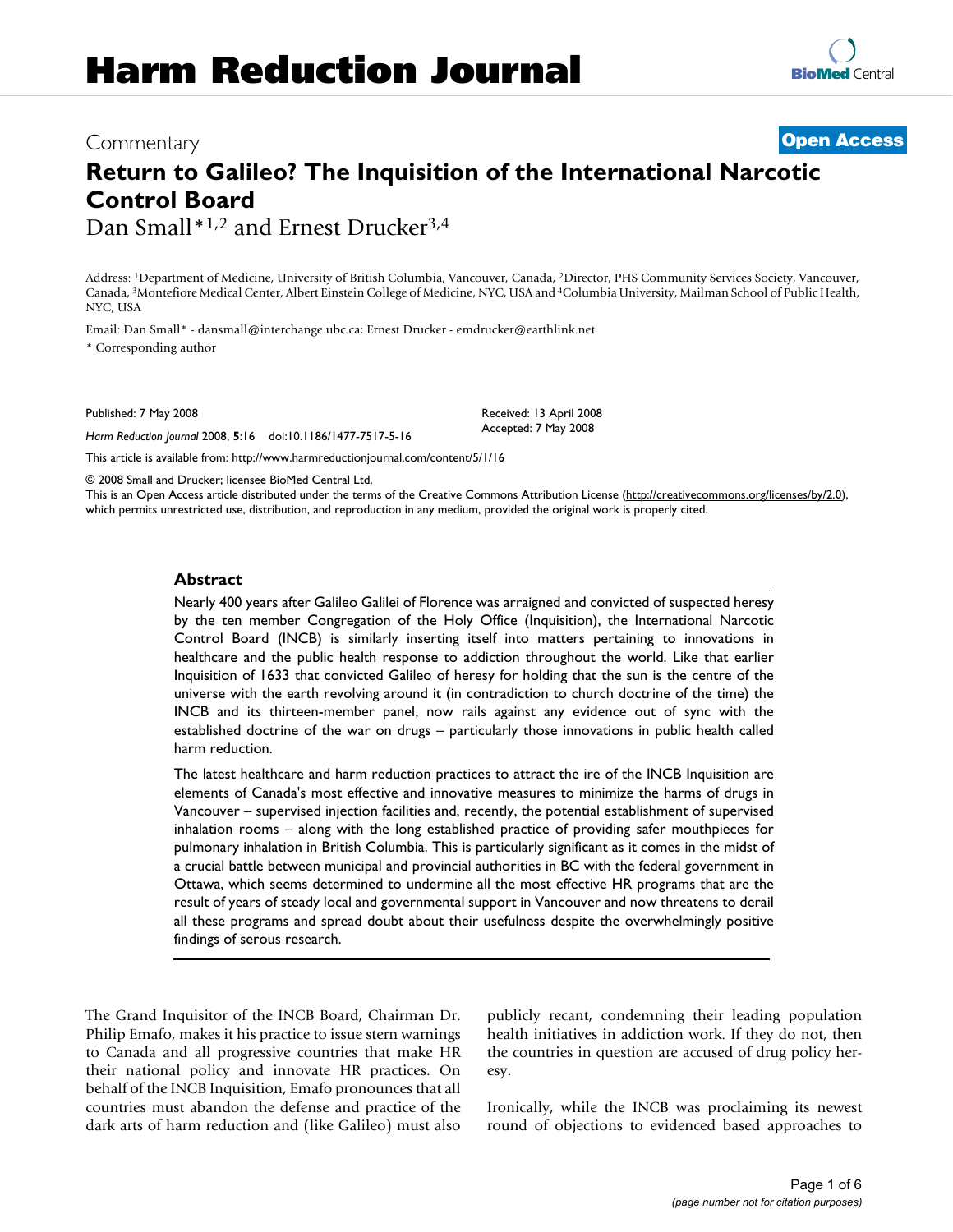addiction in the first week of March 2008, at the very same time the Pontifical Academy of Sciences, with its headquarters in the Holy See under the direct protection of the Supreme Pontiff was helping to disavow the Inquisitions of Galileo four centuries ago, momentously announcing its plans to erect a statue of Galileo in Vatican City. Will the INCB likewise see the error of its ways and recant its own betrayal of the health and human rights of people with serious addictions? Today we are at a cross roads in Canada – will we defend the truth of evidence-based approaches to the pandemic of addiction, by the light of the lessons learned from this history, or return to the darkness of a time we thought long past?

*"Whereas you, Galileo, son of the late Vincenzio Galilei, Florentine, aged seventy years, were denounced to this Holy Office in 1615 for holding as true the false doctrine taught by some that the sun is the center of the world and motionless and the earth moves even with diurnal motion; for having disciples to whom you taught the same doctrine; for having been in correspondence with some German mathematicians about it; for having published some letters entitled On Sunspots, in which you explained the same doctrine as true...We condemn you to formal imprisonment in this Holy Office at our pleasure. As a salutary penance we impose on you to recite the seven penitentiary Psalms once a week for the next three years. And we reserve the authority to moderate, change, or condone wholly or in part the above-mentioned penalties and penances. This we say, pronounce, sentence, declare, order, and reserve by this or any other better manner or form that we reasonably can or shall think of. So we the undersigned Cardinals [Inquisitors] pronounce"* (Proceedings of the Inquisition of 1633 pp. 288–291)[1]

And so it was, in the presence of instruments of torture and under the formal threat of torture, Galileo was interrogated by the Inquisition (a judicial body of ten Cardinals) beginning on 12 April 1633 and concluding on 21 June 1633 following which he was forced to recant his heretical views about the nature of the universe on 22 June 1633 [1]. The nature of the dispute pertained to the traditional notion of the earth as geostatic (motionless) and geocentric (at the centre of the cosmos). The view that the earth laid motionless at the centre of the universe represented the popular wisdom of the day and had been espoused since the time of Greek philosopher Aristotle (384 BC – 322 BC) and later formalized by Greek astronomer Ptolemy (81 to 161 A.D.).

With regard to the accepted healthcare responses to addiction, we, too, appear to be in the midst of a metaphoric holy war between evidence and belief. But instead of dispute about doctrine regarding the movements of heavenly bodies, we are embroiled in a momentous struggle about the established doctrine of the war on drugs – a universally failed war militantly espoused by the United States and its allies – most cravenly by the Holy Office of Inquisition, the International Narcotic Control Board (INCB) – the UN body charged with the responsibility for maintaining accordance with drug control treaties and, in so doing, ensuring "adequate supplies of drugs are available for medical and scientific uses and that the diversion of drugs from licit sources to illicit channels does not occur" [2]. In fact, the treaties underlie the work of the INCB may better examined as religious texts and, as such, the UN may be an inherently challenging area in which to discuss evidence [3,4]. But often the Board uses its global pulpit to stifle innovation and intimidate legitimate public health innovators in all countries that do not conform to the bankrupt drug wars doctrine stemming back "as far as the League of Nations" [2].

On Wednesday 5 March 2008, the head of the International Control Board Dr. Philip Emafo issued another edict on drug addiction from his comfortable position on the summer side of life at his office in Vienna[5]. Perched on high in his wingback chair, the INCB head, upon review of the day's newspaper clippings, once again took it upon himself to criticize the work of healthcare practitioners a world away, this time turning his attention to the Vancouver Island Health Authority. Ironically, plans to erect statue of Galileo in Vatican City were announced the very same week on 7 March 2008 [6]. The statue was commissioned by the Pontifical Academy of Sciences. The Pontifical Academy is a body comprised of eighty internationally acclaimed academics elected from existing members and formally nominated by the Pope. The history of the institution can be traced to 1603 when it was the Academy of Lincei, one of the first academies of its kind, of which Galileo was a member. This scientific institution was renewed in 1847 by Pope IX under a new name as the Pontifical Academy of the New Lincei and later renamed under Pope Pius X1 in 1936 under its current configuration as the Pontifical Academy of Sciences. Today, it enjoys the protection by the reigning Pope and maintains its headquarters in the Vatican where its members assemble every year in the Casina of Pius IV [7].

Of course, science and beliefs need not be incompatible as Pope Paul II stated in a speech in 1992 where he officially recognized the mistakes of the church for having convicted Galileo for believing that the earth was not the centre of the universe and that it revolved around the sun [6]. Still earlier in 1981, Pope Paul II, a pontiff from the homeland of Copernicus, had put in place a commission to study the learning opportunities for theologians from the treatment of Galileo.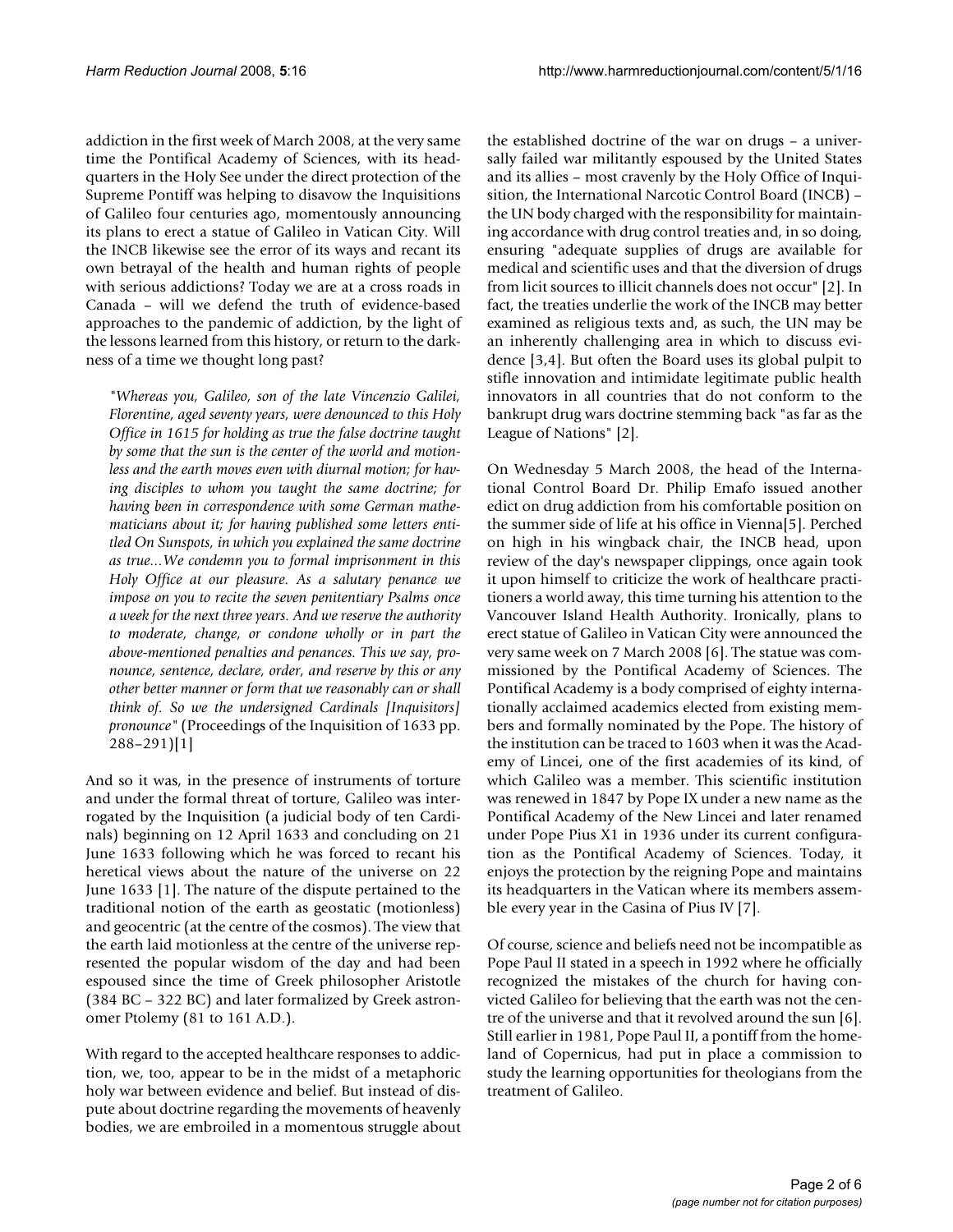The current pontiff, Pope Benedict XVI, has publicly praised the contributions of Galileo.

However, these valuable lessons about the relationship between belief and the advancement of human knowledge appear to have been lost on the INCB, which rigidly clings to the outmoded scriptures of the war on drugs and maintains an open hostility towards evidenced based approaches to addressing addiction. In the universe of the INCB, the sun still revolves around the earth at the centre of the cosmos and any opinions to the contrary are deemed as Heretical. While we, and others, have pointed out that the INCB appears "closed to reason", it does not appear to be either evidence or any thoughtful logic that guides the actions of this body and its head [8,9]. Like the Inquisition some four centuries earlier, it seems more accurate to consider the actions of the INCB, and its Inquisitor General, Dr. Emafo, although he is ironically trained as scientist, as leading a metaphoric holy war in the realm of addiction. In this holy war, the Board's doctrine is American-centric: with its policies revolving around the United States federal drug policy with enforcement, treatment and prevention as central scriptures:

"The Board welcomes the United States Government's unequivocal policy position against any form of legalization of the non-medical use of drugs" [10] (p. 10).

There is no book of harm reduction allowed in the United States bible of drug policy and it fiercely opposes such innovations that turn, instead, around local realities and the need for evidenced based population health responses. Like the Church's ferocious attack on Copernican heliocentrism championed by Galileo Galilei in 1633, Dr. Emafo and his inquisitors highlight scriptural heresy for the attention of the Holy Church of the INCB, the United States – path breaking programs such as heroin maintenance, supervised injection facilities[11] or mouthpieces[5] for people addicted to crack cocaine.

The most recent innovation relate to the rapid growth in world markets for stimulants and other drugs that are used by inhalation – in part a reflection of growing awareness of the hazards of injecting and its risks for transmission of deadly infectious diseases – HIV and HCV. The fact remains that no matter how much we may wish it not to be, there is a pandemic of smoking and snorting illicit drugs, such as crack cocaine and crystal methamphetamine, and that this activity rivals injection drug use in many countries. But the sharing of implements for smoking or inhaling illicit drugs is also now known to be a risk factor for HCV or HIV [12,13]. Furthermore, it may be the case that sharing of inhalation equipment may link intravenous drug using and non-injecting drug using populations.

One of primary risks associated with crack smoking is posed by the use of inadequate pipes. Most crack users cannot afford commercially purchased pipes so they make use of metal tubing such as car antennas that transmit heat when a flame is applied to the end to vaporize the drug [14]. This technique can result in burned or blistered lips. Crack pipes are frequently shared; the pipes are passed from one person to the other with each individual smoking some of the drug [14]. When this paraphernalia is shared, bodily fluids such as saliva or blood carrying HCV can travel between persons [12]. The Hepatitis C (HCV) virus is a significant cause of liver damage in the world and the related disease processes including fibrosis, cirrhosis and hepatocellular carcinoma [15]. Of those individuals affected with HCV, between sixty and eighty percent develop chronic hepatitis leading to significant morbidity and mortality. The smoking of crack cocaine causes blisters, sores and cuts in the mouth which may also lead to the transmission of HIV [13]. Once blisters or cuts are created by inadequate pipes or filters, then a further risk may also be posed through the transmission of infected blood through oral sexual activity and the sharing of pipes [14].

A second risk is created by the utilization of fragile glass pipes as these present risks in that they crack when heated or dropped [14]. A jagged glass pipe can cut the lips of a drug user thereby presenting a risk for infection through exposure to blood when crack pipes are shared between persons. As a harm reduction measure, a safer pipe, made of heat resistant material such as Pyrex, can be substituted to reduce likelihood of cuts from an inferior glass pipe that is prone to cracking under heat.

A third risk is posed by the use of inadequate filters used by crack smokers [14]. Furthermore, drug users use copper or steel wool, such as brillo pads, as filters for the pipes. These compact pieces of steel wool are designed for cleaning pots and pans and often contain detergents. At times, particles of steel wool break off from these makeshift filters and, at times, are inhaled and cut or burn the drug users' lips. Smoking stimulants such as crystal methamphetamine or crack cocaine may also effect the pulmonary system leading to lung damage, infection, pulmonary edema or respiratory failure [16-23]. The filter presents an obvious place to intervene with a harm minimization strategy by providing a safer replacement.

While the risk of death due to injection of heroin is well established, fatal overdoses are not limited to injection [24]. Snorting (intranasal ingestion) or smoking (pulmonary inhalation) of heroin can be lethal [25]. Methods of inhaling drugs can also introduce hazardous concentrations of opiate in the blood stream. Risk of death from inhalation (snorting or smoking) may be further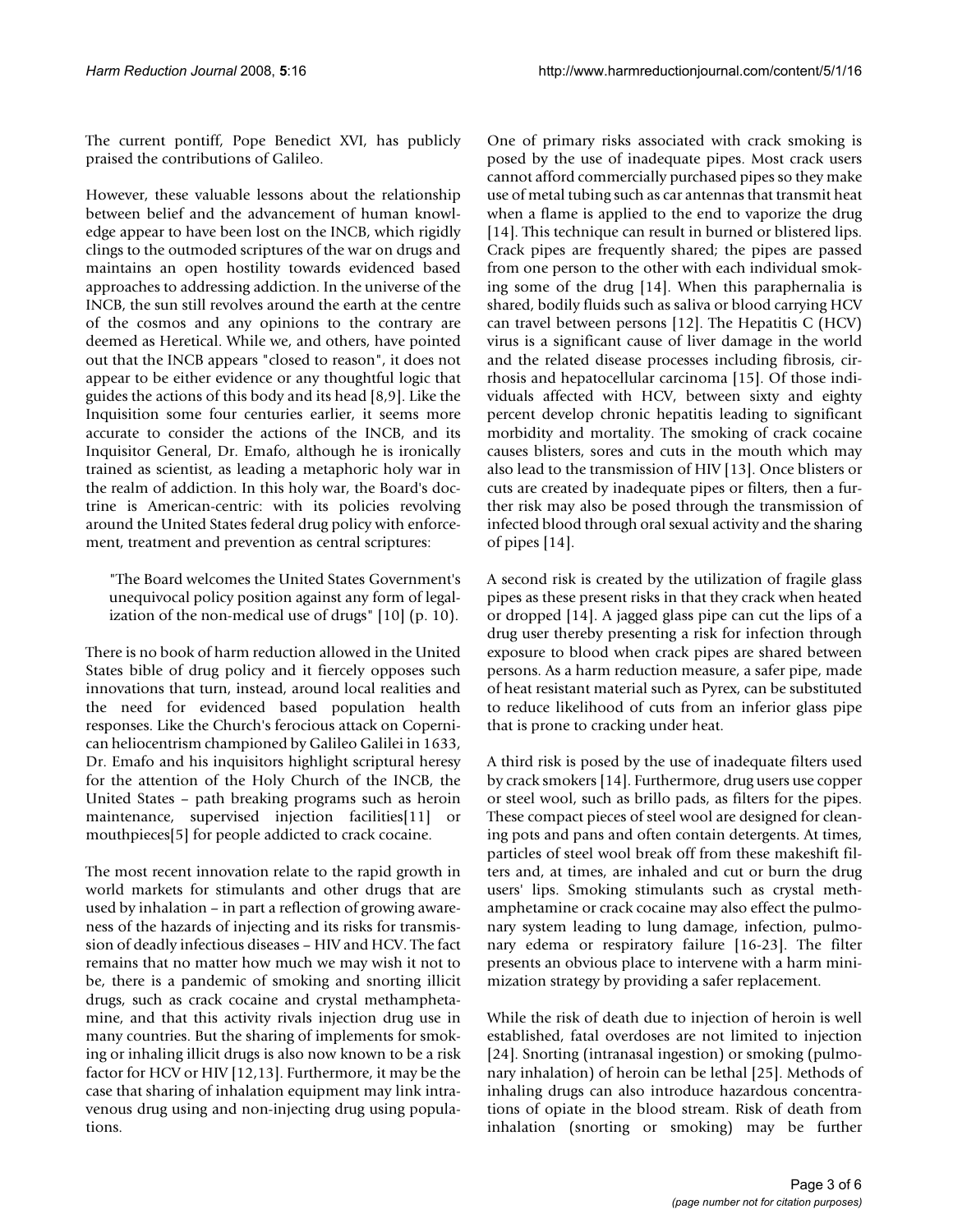increased when other drugs, such as alcohol, are simultaneously ingested [24,25]. Lethality may be further amplified by compromised physical health such as decreased organ function.

There are practical population health responses to the risks outlined above that can mitigate the dangers of snorting and smoking illicit drugs. First, flexible and durable mouthpieces need to be provided to cover the tip of the pipes so that drug users' lips are not blistered or cut. Secondly, particularly dangerous pipes, such as those made out of metal or glass, need to be replaced so that the harms posed by cuts or burns are reduced and in turn reduce risk of the transmission of hepatitis or HIV. Thirdly, the primitive steel wool filters need to be replaced with a durable and safe substitute that can be inserted into the end of the pipe without danger of breaking down and posing risks of inhaling chemical detergents and metal or being cut by shards. Fourth, the potential overdoses from intranasal or ingestion of stimulants (e.g. heroin, crack cocaine, crystal methamphetamine) could be mitigated through the provision of a supervised inhalation facility. A supervised inhalation facility would provide the opportunity for a highly marginalized group of drug users to be brought into the doorway of healthcare where they can have access to harm reduction, preventive population based health innovations, treatment, detox and supported housing.

In Canada, in partnership with the Vancouver Coastal Health Authority, the PHS Community Services Society operates a Supervised Injection Facility (SIF). While the SIF and other programs provide a desperately needed entry level of health engagement for people with active addictions who inject illegal drugs, there are still several thousand people in British Columbia that are addicted to illegal drugs (such as crack cocaine or crystal methamphetamine) that are smoked. Currently, this group of people is still forced to use drugs in open public spaces and unsafe environments where access to housing, health and treatment services are minimal.

The aim of the harm minimization efforts such as the provision of mouthpieces or a supervised inhalation pilot would be to match the positive effects of the supervised injection initiative by reaching a target group that is otherwise unengaged in any form of medical or support services in order to reduce the harms associated with smoking crack cocaine and crystal methamphetamine while dramatically reducing public disorder and open drug use. In British Columbia, medical and public health authorities and practitioners had established a standard of care for one group with serious needs (those who inject drugs), but inadvertently excluded the needs of an equally needy target group (those who inhale or smoke drugs). In many

jurisdictions including Canada, the distribution of people with serious addictions who inject is roughly the same as those who inhale. In some settings, the numbers of those who inhale drugs are overtaking those who inject.

The Mayor of Victoria Alan Lowe [26], the Victoria Island Health Authority[26], the Chief Medical Health Officer of B.C. (Dr. Perry Kendall)[27,28] and the Vancouver Coastal Health Authority[29] share the view that there needs to be a variety of strategies to engage the equally marginal group of people living with active additions who smoke drugs such as crack cocaine or crystal methamphetamine. In fact, provisions for the purchase of mouthpieces have been made in provincial budgets since 2007. Individual health authorities determine the provision of these harm reduction items.

There is also a need to go still further in reaching people with addiction to smoking stimulants such as crack cocaine and crystal methamphetamine. There is a need to establish a supervised inhalation pilot in British Columbia. The international standard of practice for safer consumption rooms is to operate supervised **injection** initiatives together with supervised **inhalation** programs. By way of example, there are 12 safe consumption facilities in Switzerland. Of these, eight have spaces for injection and inhalation. Similarly, there are 22 safe consumption facilities in the Netherlands. All of them have space for both injection and inhalation. In Germany, there are 25 consumption rooms with 13 providing space for inhalation as well as injection[30].

In the Canadian setting, we have established a standard of care for one group with serious needs (those who inject drugs), but inadvertently excluded the needs of an equally needy target group (those who inhale or smoke drugs). We believe that a supervised inhalation room needs to be opened as soon as possible to resolve this disparity by reaching the equally marginal group of people living with active additions who smoke drugs such as crack cocaine or crystal methamphetamine. A second research pilot needs to be launched that examines the ability of a supervised inhalation initiative aimed at reaching a target group that is otherwise unengaged in any form of medical or support services in order to reduce the harms associated with smoking crack cocaine and crystal methamphetamine while dramatically reducing public disorder and open drug use.

## **Concluding thoughts: a return to Galileo**

Far removed from the suffering of people with addictions in the shadows of life, the INCB Grand Inquisitor judges adherence to drug policy scriptures and keeps a watchful eye out for heresy. In formal terms, the INCB has all the ferocity of a papier-mâché tiger in matters of public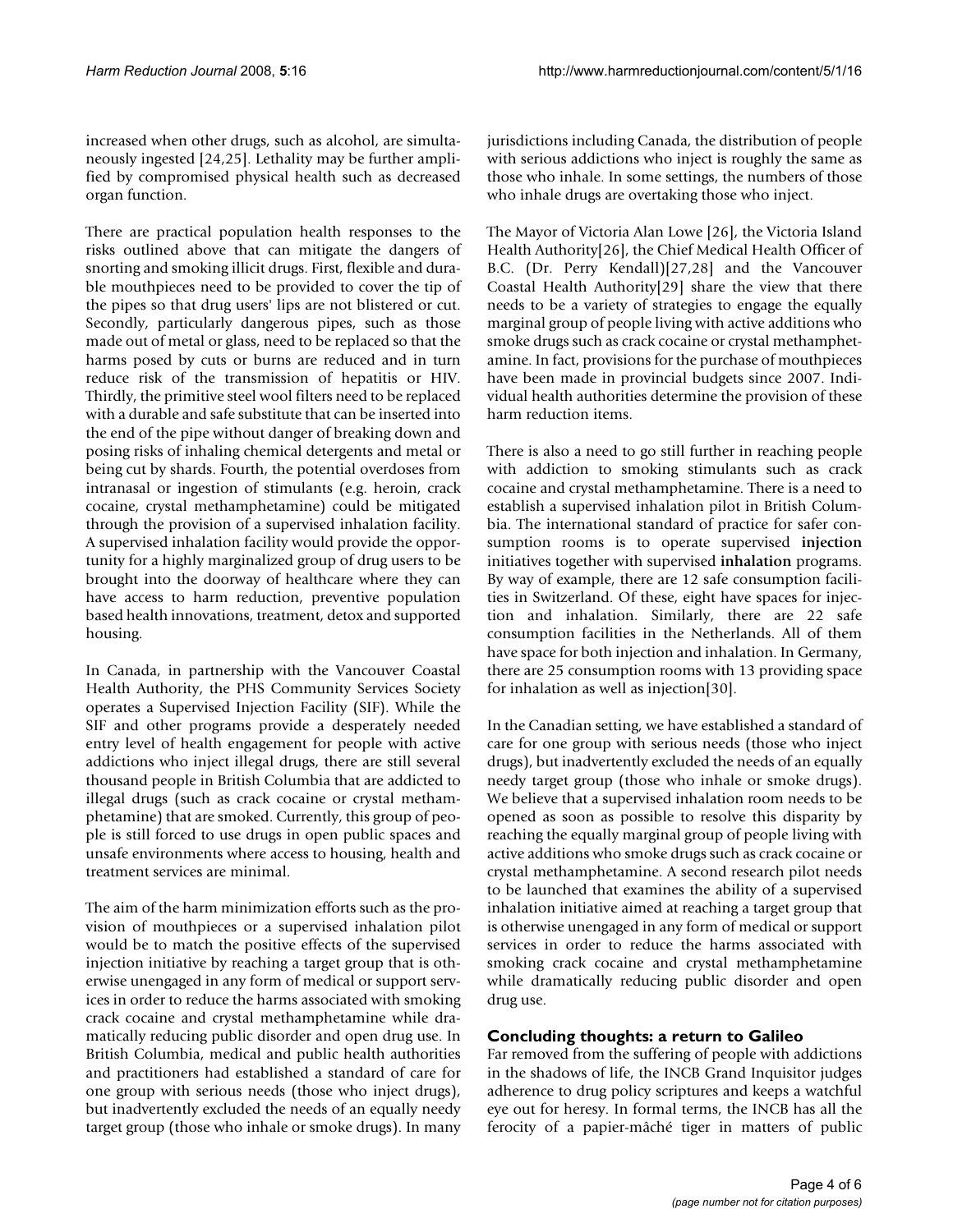health. Apparently ferocious, upon careful inspection, this political body poses no serious threat to legitimate initiatives aimed at welcoming people with serious addictions into the doorway of healthcare, like the provision of mouthpieces to combat HCV or supervised injection facilities to combat epidemics of HIV and overdose deaths. But the real danger they pose is through insidious political influence – giving comfort to the local enemies of such programs and, more significantly, offering a seemingly (if not actually) authoritative international voice for retrograde policies that fly in the face of both scientific evidence and humane concerns.

Through their totally illegitimate political influence, the Inquisitors of the INCB now threaten to undermine the comprehensive approach to addiction in Canada – an approach that has become an international beacon of progress. This approach is based on the principles and best practices of harm reduction and includes some of the best and most innovative treatment and prevention programs for addiction in the world – e.g. easy to access to detoxification, supervised injection facilities, needle distribution programs, pharmaceutically assisted therapies (methadone, heroin, stimulant replacement under a physician's care), safer crack-pipe mouthpieces, effective prevention and thoughtful enforcement then too many parents will be saying their final goodbye to their son or daughter at the funeral home due to overdose or the unfortunate reach of the Hep C and AIDS pandemic. Through these efforts Canadian healthcare professionals, now have access to the best tools for the medical tool-belt, even if it contradicts the scripture of the American war on drugs.

The real question here is how we will return to the lessons of Galileo. Debate pertaining belief, the evidence base and the best way to move forward with best practices for addiction medicine and healthcare are, of course, legitimate. But we have to remember that no single tree grows to heaven when it comes to addiction. There is not only one approach and unsure cures are sometimes better than no cures at all. We need many approaches and innovations to approach the various forms of serious and persistent drug addiction. Fortunately, the INCB, we have to remember, is not the United Nations. Nor do they represent the United Nations. The creation of the INCB can be traced to three treaties, the Single Convention on Narcotic Drugs (1961), the Convention on Psychotropic Substances (1971) and the United Nations Convention against Illicit Traffic in Narcotic Drugs and Psychotropic Substances (1988)[2] The INCB has a limited responsibility to ensure that adequate supplies of narcotic drugs are available in the world for medical and scientific use and identifying limitations in controls that lead to the sale, use or manufacturing of illicit drugs. The INCB is primarily concerned with the international and national monitoring and management of illicit and licit drugs. Despite media reports, the INCB is **not** the United Nations. The United Nations readily recognizes the need for efficacious and evidenced-based action with respect to the AIDS pandemic and, as such, the United Nations General Assembly **unanimously** publicly declared the importance of harm reduction on 2 June 2006 [31].

Far away from comfort of the comfortable offices of the INCB Grand Inquisition in Vienna; healthcare, housing and service providers are earnestly attempting innovations amidst the shards of broken dreams. We must not falter, despite this attention from the shadowy pressure from the INCB, to work towards developing evidenced based healthcare innovations in response to each new phase of addiction as they unfold.

In contrast to Galileo who aimed his telescope at the skies, those of us who walk down the old and dusty road of healthcare are focusing on more earthly problems and, in so doing, trying to help alleviate the burden of suffering for real people, their families, and society at large. In the geostatic world of the INCB Inquisitors, with the United States drug policy at the centre of the cosmos, the world may indeed be either black or white. But for those healthcare practitioners and service providers trying to cobble together effective strategies to address the pandemic of addiction, there are, by necessity, many colours in the spectrum of social problems.

In the moral borderland of addiction, it is sometimes easier to burn metaphoric bridges than to build them. And in the world of the INCB, perhaps, those countries and healthcare practitioners who practice harm reduction are expected to prepare a solemn recantation such as Galileo's:

"I, Galileo, son of the late Vincenzio Galilei of Florence, seventy years of age, arraigned personally for judgment, kneeling before you Most Eminent and Most Reverend Cardinal's Inquisitors-General against heretical depravity in all of Christendom, having before my eyes and touching my hands the Holy Gospels, swear that I have always believed, I believe now, and with God's help I will believe in the future all that the Holy Catholic and Apostolic Church holds, preaches, and teaches...I have been judged vehemently suspected of heresy, namely of having held and believed that the sun is the centre of the world and motionless and the earth is not the centre and moves...I, Galileo Galilei, have adjured as above, by my own hand" (Proceedings of the Inquisition of 1633 pp. 292–293) [1]